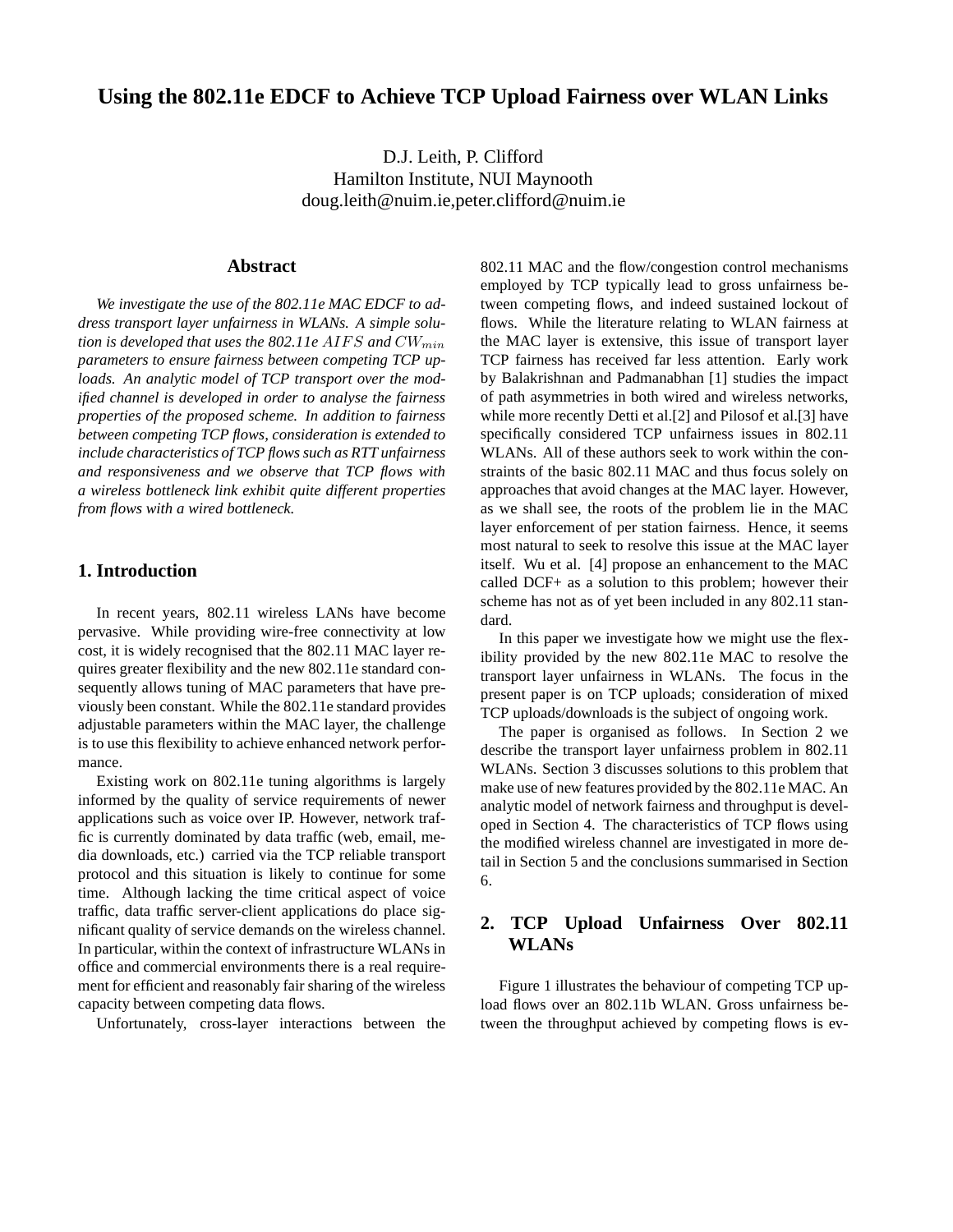

**Figure 1. Throughput of competing TCP uploads (NS simulation, 10 upload TCP flows, single cell infrastructure mode 802.11b WLAN, TCP SACK).**

ident. The source of this highly undesirable behaviour is rooted in the interaction between the MAC layer contention mechanism (that enforces fair access to the wireless channel) and the TCP transport layer flow and congestion control mechanisms (that ensure reliable transfer and match source send rates to network capacity).

At the transport layer, to achieve reliable data transfers TCP receivers return acknowledgement (ACK) packets to the data sender confirming safe arrival of data packets. During TCP uploads, the wireless stations queue data packets to be sent over the wireless channel to their destination and the returning TCP ACK packets are queued at the wireless access point (AP) to be sent back to the source station, see Figure 2. TCP's operation implicitly assumes that the forward (data) and reverse (ACK) paths between a source and destination have similar packet transmission rates. The basic 802.11 MAC layer, however, enforces station-level fair access to the wireless channel. That is,  $n$  stations competing for access to the wireless channel are each able to secure approximately a  $1/n$  share of the total available transmission opportunities [2]. Hence, if we have  $n$  wireless stations and one AP, each station (including the AP) is able to gain only a  $1/(n+1)$  share of transmission opportunities. By allocating an equal share of packet transmissions to each wireless node, with TCP uploads the 802.11 MAC allows  $n/(n+1)$ of transmissions to be TCP data packets yet only  $1/(n+1)$ (the AP's share of medium access) to be TCP ACK packets. For larger numbers of stations,  $n$ , this MAC layer action leads to substantial forward/reverse path asymmetry at the transport layer.

Asymmetry in the forward and reverse path packet transmission rate is a known source of poor TCP performance in



**Figure 2. TCP uploads. TCP data packets travel from wireless stations to access point. TCP ACK packets travel from a shared queue in the access point to the wireless stations.**

wired networks, e.g. see [1]. If the reverse path ACK transmission rate is  $k$  times slower than the forward path data packet transmission rate, the reverse path is liable to become congested before the forward path causing TCP ACK packets to be dropped. On average, only one ACK will get through for every  $k$  data packets transmitted. This degrades performance in a number of ways. First, each ACK packet will on average acknowledge  $k$  data packets, thereby disrupting the ACK clocking within TCP and typically leading to increased burstiness in the rate at which the TCP sender transmits data packets. Second, infrequent ACKs can hamper congestion window growth at the TCP sender and hence interfere with the TCP congestion control algorithm that is seeking to match the TCP send rate to the available network capacity. Third, a pathological interaction with the TCP timeout mechanism is often created, which can be understood as follows.

A TCP sender probes for extra bandwidth until a data packet is lost or a timeout occurs. A timeout is invoked at a TCP sender when no progress is detected in the arrival of data packets at the destination - this may be due to data packet loss (no data packets arrive at the destination), TCP ACK packet loss (safe receipt of data packets is not reported back to the sender), or both. TCP flows with only a small number of packets in flight (e.g. flows which have recently started or which are recovering from a timeout) are much more susceptible to timeouts than flows with large numbers of packets in flight since the loss of a small number of data or ACK packets is then sufficient to induce a timeout.

Hence, on asymmetric paths where ACK losses are frequent a situation can easily occur where a newly started TCP flow loses the ACK packets associated with its first few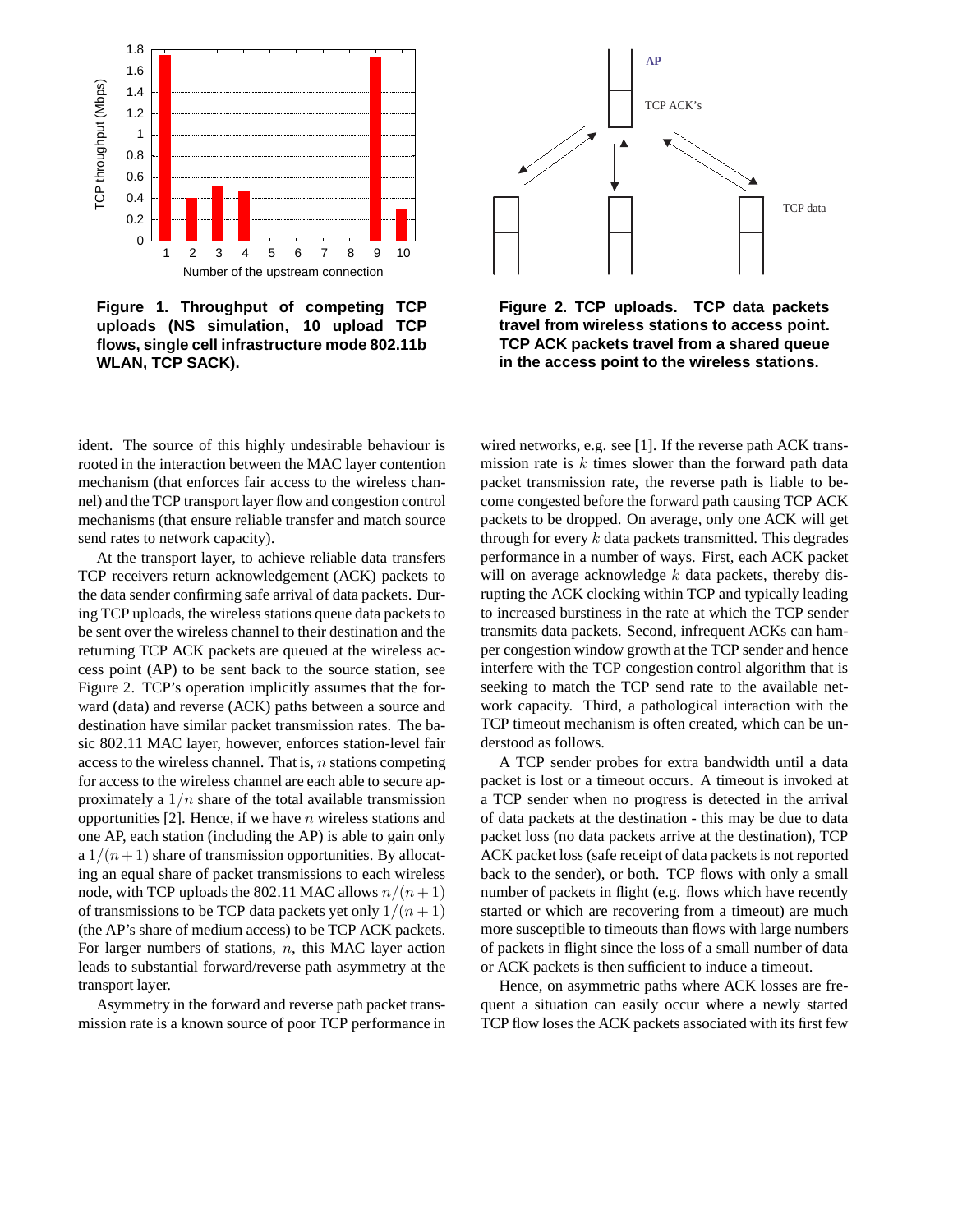data transmissions, inducing a timeout. The ACK packets associated with the data packets retransmitted following the timeout can also be lost, leading to further timeouts (with associated doubling of the retransmit timer) and so creating a persistent situation where the flow is completely starved for long periods; this is particularly prevalent in wireless networks, see for example Figure 1.

### **3. TCP ACK Prioritisation**

Existing approaches to alleviating the gross unfairness between TCP upload flows over 802.11 WLANs work within the constraint of the current 802.11 MAC, resulting in complex adaptive schemes requiring online measurements and, perhaps, per packet processing. We instead consider how the additional flexibility present in the new 802.11e MAC might be employed to alleviate transport layer unfairness.

The current 802.11 MAC defines a contention mechanism used by wireless stations to gain access to the wireless medium. Briefly, on detecting the wireless medium to be idle for a period DIFS, each station initializes a counter to a random number selected uniformly from the interval [0,CW-1]. Time is slotted and this counter is decremented each slot that the medium is idle. An important feature is that the countdown halts when the medium becomes busy and only resumes after the medium is idle again for a period DIFS. On the counter reaching zero, the station transmits a packet. If a collision occurs (two or more stations transmit simultaneously), CW is doubled and the process repeated. On a successful transmission, CW is reset to the value  $CW_{min}$  and a new countdown starts for the next packet. The new 802.11e MAC enables the values of  $DIFS$  (called  $AIFS$  in 802.11e) and  $CW_{min}$  to be set on a per class basis for each station i.e. traffic is directed to up to four different queues at each station, with each queue assigned different MAC parameter values. (Note that the 802.11e standard specifies further MAC parameters in addition to  $AIFS$  and  $CW_{min}$  that may also be adjusted, but these are not considered here).

Stations with a smaller  $CW_{min}$  will generally gain more transmission opportunities than stations with a larger value of  $CW_{min}$  as they have a shorter countdown procedure. Hence prioritised access to the wireless channel might be given by adjusting the value of  $CW_{min}$  in the access point and in the wireless stations. Battiti and Li [6] show that the ratio of transmission opportunities gained by two stations is approximately proportional to the ratio of their  $CW_{min}$ values <sup>1</sup>. The 802.11e MAC restricts the values of  $CW_{min}$ 

to be powers of two and this level of granularity greatly restricts the scope for fine tuned prioritisation of the AP.

In this paper we argue for the use of the 802.11e AIFS and  $CW_{min}$  parameters to restore path symmetry at the transport layer. To understand the influence of the  $AIFS$ parameter recall that the MAC countdown halts when the wireless medium becomes busy and resumes after the medium is idle again for a period *AIFS*. In addition to the initial delay of  $AIFS$  before countdown starts, a station accumulates an additional  $AIFS$  delay for every packet sent on the medium by other stations, leading to a reduction in the number of transmission opportunities that can be gained by a station as its  $AIFS$  is increased. While the impact of this behaviour is generally complex, here we are interested specifically in a network configured such that the AP has very small values of  $AIFS$  and  $CW_{min}$  and other stations have standard or larger values. This superprioritisation approach is straightforward and does not require online adaptation of the MAC parameters. With this configuration the AP effectively has unrestricted access to the wireless medium while the other stations divide the channel capacity not used by the AP fairly amongst themselves as per the standard 802.11 mechanism (this behaviour is analysed in detail in the next section). Rather than allowing unrestricted access to all traffic sent by the AP, recall that in 802.11e MAC parameter settings are made on a per class basis. Hence, we propose collecting TCP ACKs into a single class (i.e. queue them together in a separate queue at the AP) and confine prioritisation to this class.

The rationale for this approach to differentiating the AP makes use of the transport layer behaviour. Namely, allowing TCP ACKs unrestricted access to the wireless channel does not lead to the channel being flooded. Instead, it ensures that the volume of TCP ACKs is regulated by the transport layer rather than the MAC layer. In this way the volume of TCP ACKs will be matched to the volume of TCP data packets, thereby restoring forward/reverse path symmetry at the transport layer. When the wireless hop is the bottleneck, data packets will be queued at wireless stations for transmission and packet drops will occur there, while TCP ACKs will pass freely with minimal queuing i.e. the standard TCP semantics are recovered. The performance of this scheme is illustrated in Figure 3 where it can be seen that fairness between TCP uploads is achieved (the results in this figure are for the topology shown in Figure 2).

### **4. Analytic Modelling**

Modelling of TCP over wireless is challenging due to the interactions between the TCP congestion control action, the interface queue dynamics and the MAC layer channel contention mechanism. While some initial analytic work

<sup>&</sup>lt;sup>1</sup>Note that this approximation assumes saturated stations (stations that always have a packet to send) and a lightly loaded channel, but is nevertheless indicative of the influence of  $CW_{min}$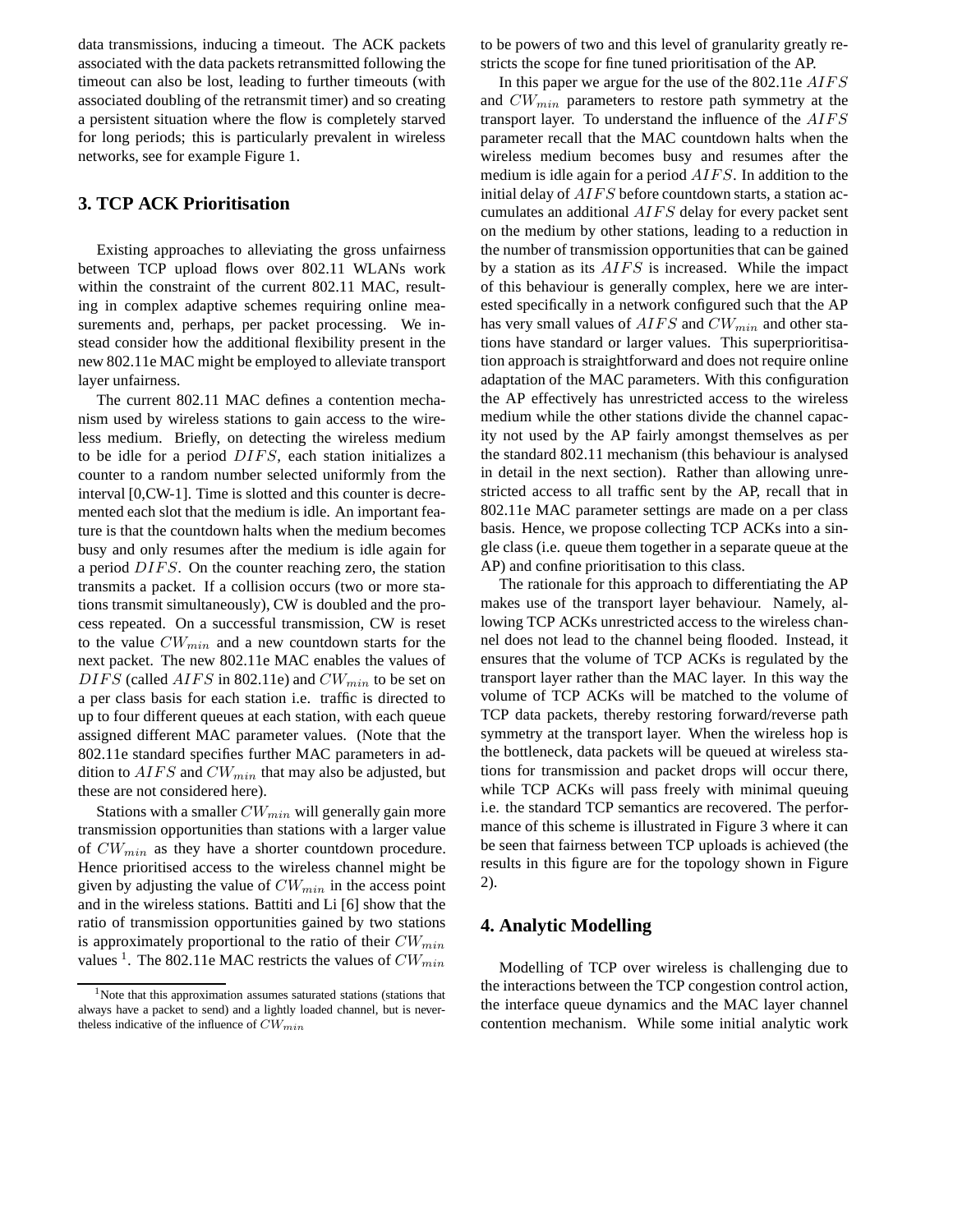

**Figure 3. 802.11e upload throughput (NS simulation, 20 upload TCP flows, TCP ACKs prioritised with**  $AIFS = 50\mu s$  and  $CW_{min} = 1$ , **TCP data**  $AIFS = 90\mu s$  and  $CW_{min} = 32$ , sin**gle cell infrastructure mode WLAN, see Figure 2 for topology).**

has been reported for TCP download traffic over 802.11 [8], to the authors' knowledge no models have been developed for TCP upload traffic (or for mixed upload/download situations). In this section we discuss how the symmetry created by prioritising TCP ACKs can be exploited to yield a tractable quantitative model of TCP uploads.

We proceed by first distinguishing between the  $n$  wireless stations that are TCP data senders and the wireless AP which transmits TCP ACKs. We initially make the following assumptions.

- 1. The wireless channel is the TCP bottleneck link and hence data packets are queued at the wireless stations.
- 2. The interface queues at the wireless stations are sized to be at least the delay-bandwidth product for the corresponding TCP path (i.e, in accordance with standard queue provisioning guidelines for data traffic).
- 3. The AP is prioritised using the  $802.11e$   $AIFS$  and  $CW_{min}$ .
- 4. TCP timeouts can be neglected (we return to the validity of this assumption later).

It follows from Assumption 2 that the interface queues do not empty following backoff of the TCP congestion window *cwnd* and so the *n* wireless stations are saturated (i.e. always have a packet to send). This greatly simplifies analysis as it obviates consideration of queuing dynamics and traffic arrival rates for these stations (although not for the AP). Similarly to Battiti and Li [6], we therefore model each wireless station by a triple of integers  $(i, k, d)$ . The backoff stage,  $i$ , starts at 0 at the first attempt to transmit a packet and is increased by 1 every time a transmission attempt results in a collision, up to some maximum value  $m$ . It is reset after a successful transmission. The counter,  $k$  is initially chosen uniformly between [0,  $W_i - 1$ ], where  $W_i = 2^i W$  is the range of the counter (where here we are following standard notation and denoting  $CW_{min}$  by W). Time is slotted and while the medium is idle the counter is decremented at each slot. When the medium is busy, the countdown is halted until the medium has been idle for a period of  $AIFS_1$ time slots. Since the AP has a smaller  $AIFS$  value, denoted  $AIFS_0$ , the wireless station will recommence countdown a time  $D = AIFS_1 - AIFS_0$  slots after the AP. We model this holding time of the wireless station using the parameter d, which counts off a sequence of hold states that the lower priority wireless stations occupy following a channel busy period. Transmission is attempted when  $k = 0$ . Using this model yields the following transition probabilities.

Before packet transmission,

$$
P(i, k, 0|i, k+1, 0) = P_s,
$$
  
\n
$$
P(i, k+1, 1|i, k+1, 0) = 1 - P_s,
$$
  
\n
$$
P(i, k+1, d+1|i, k+1, d) = P_{s1}, d \in [1, D-1],
$$
  
\n
$$
P(i, k, 0|i, k+1, D) = P_{s1},
$$
  
\n
$$
P(i, k+1, 1|i, k+1, d) = 1 - P_{s1}, d \in [1, D],
$$

where  $P_s$  is the probability that no station transmits given that the considered station is not in a hold state (i.e.  $d = 0$ ).  $P_{s1}$  is the probability that the AP does not transmit.

After packet transmission,

$$
P(i, 0, 1|i, 0, 0) = 1,
$$
  
\n
$$
P(i, 0, d + 1|i, 0, d) = P_{s1}, d \in [1, D - 1],
$$
  
\n
$$
P(i, 0, 1|i, 0, d) = 1 - P_{s1}, d \in [1, D],
$$
  
\n
$$
P(0, k, 0|i, 0, D) = \frac{P_{s1}(1-p)}{W},
$$
  
\n
$$
P(i + 1, k, 0|i, 0, D) = \frac{P_{s1}p}{2^{i+1}W},
$$
  
\n
$$
P(m, k, 0|m, 0, D) = \frac{P_{s1}p}{2^mW},
$$

where  $p$  is the packet collision probability for the wireless stations (i.e. the TCP data sources).

After some manipulation, we obtain the following expression for the per station per slot transmission probability (conditioned on the station not being in a hold state)  $\tau_2$  of the wireless stations

$$
\tau_2 = \frac{2(1-2p)}{(1-2p)(W+1) + pW(1-(2p)^m)}.
$$
 (1)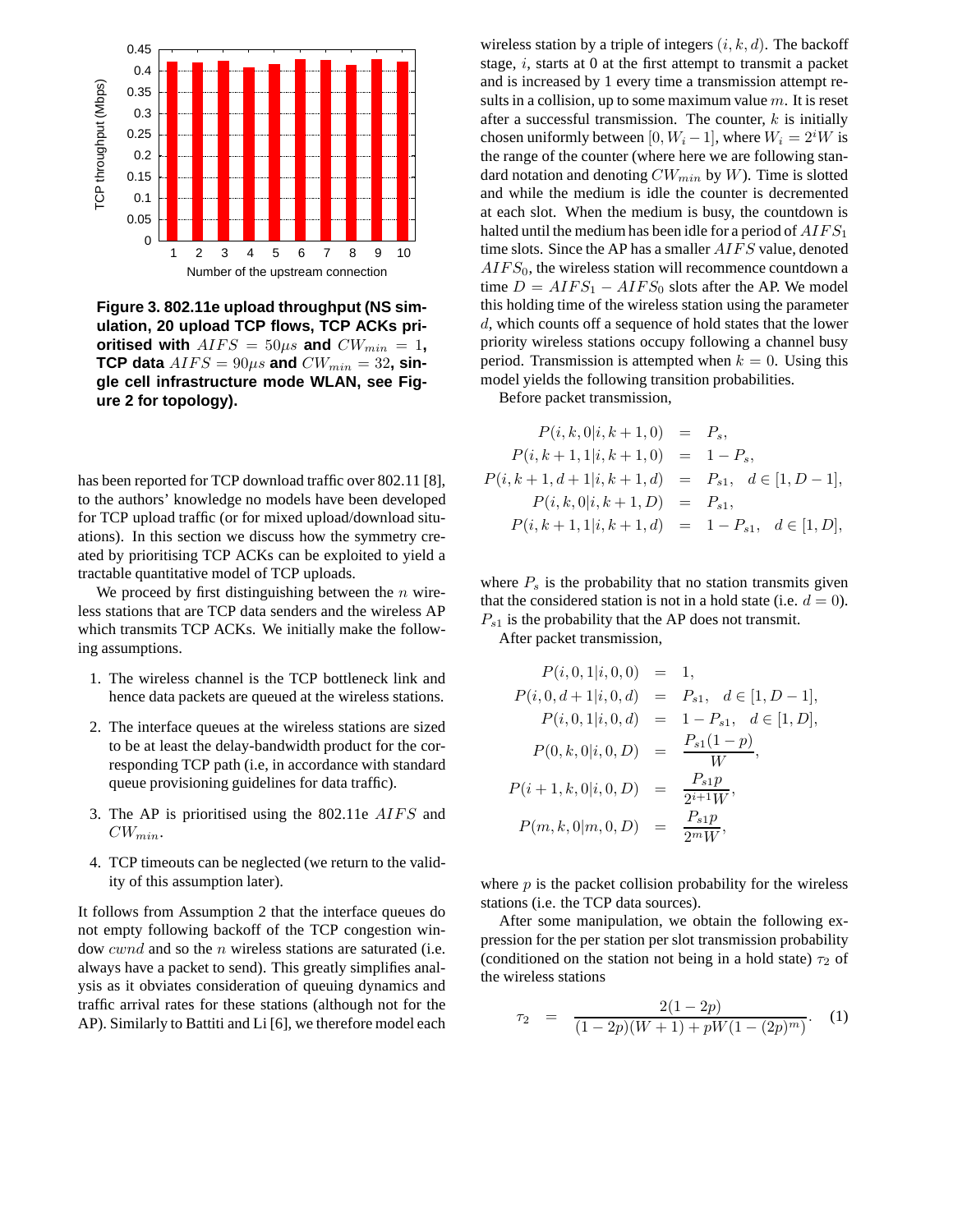Letting  $\tau_1$  denote the per slot transmission probability of the AP, we have

$$
p = 1 - (1 - \tau_2)^{n-1}, \tag{2}
$$

$$
P_{s1} = (1 - \tau_1), \tag{3}
$$

$$
P_s = (1 - \tau_1)(1 - \tau_2)^{n-1}.
$$
 (4)

The probability,  $P_{hold}$  of a station being in a hold state is

$$
P_{hold} = 1 - \sum_{i=0}^{m} \sum_{k=0}^{W-1} \frac{(2^i W - k)p^i}{2^i W} b(0, 0, 0),
$$
 (5)

where  $b(0,0,0)$  is the probability of a station being in state  $(0,0,0)$ .

**Remark:** The expressions we obtain for the collision probability p and transmission probability  $\tau_2$  are identical to those obtained by Bianchi [9] for a saturated 802.11 network with the standard 802.11 MAC without 802.11e extensions. The difference from Bianchi lies in the presence of the hold states and the associated probability  $P_{hold}$  which is not present in his model. While  $P_{hold}$  does not directly enter the expressions for  $\tau_2$  and  $p$ ,  $\tau_2$  is conditioned on not being in a hold state and as we will see below  $P_{hold}$  plays a central role in determining the AP transmission probability and station throughputs.

Define  $Q(0, 0)$  to be the probability that there are no stations transmitting within a randomly selected slot,  $Q(1,0)$ the probability that only the AP is transmitting and  $Q(0, 1)$ the probability that a single wireless station is transmitting and the AP is silent. We have that

$$
Q(0,0) = (1 - \tau_1)(P_{hold} + (1 - P_{hold})(1 - \tau_2)^n),
$$
 (6)

$$
Q(1,0) = \tau_1,\tag{7}
$$

$$
Q(0, 1) = (1 - \tau_1)(1 - P_{hold})n\tau_2(1 - \tau_2)^{n-1}.
$$
 (8)

In order to complete the model, it remains to establish the per slot transmission probability  $\tau_1$  of the AP. The AP traffic is not saturated. However, we can proceed by exploiting the symmetry in the network i.e. we make use of the fact that number of TCP ACK packets transmitted is on average equal to the number of data packets successfully transmitted (or half that number if delayed acking is used). This assumption is equivalent to the assertion  $Q(1, 0) = Q(0, 1)$ i.e.

$$
\tau_1 = (1 - \tau_1)(1 - P_{hold})n\tau_2(1 - \tau_2)^{n-1}.
$$
 (9)

Solving equations (1)-(9) yields predictions for the transmission probabilities  $\tau_1$  and  $\tau_2$ , hold probability  $P_{hold}$  and collision probability  $p$  (note that no collisions are possible between TCP ACK packets since the AP is the only node that transmits TCP ACKs).

Finally the TCP data throughput is given by

$$
S_{TCP} = \frac{Q(0,1)E}{\sigma Q(0,0) + Q(1,0)T_{s_2} + Q(0,1)T_{s_1} + \overline{Q}T_c}.
$$

where  $E$  is the time spent transmitting TCP payload data,  $\sigma$  is the time slot duration,  $T_{s_1}$  is the time taken for a successful data transmission,  $T_{s_2}$  the time taken for a successful TCP ACK transmission,  $\overline{Q} = 1 - Q(0,0) - Q(0,1) Q(1, 0)$  and  $T_c$  is the time taken by a packet collision. Note that the denominator of this fraction is the expected duration of a state in the Markov chain in real-time. In more detail, in the basic scheme without RTS/CTS we have that

$$
T_{s_1} = PHY + MAC + E + SIFS + \delta + ACK + DIFS + \delta,
$$
  
\n
$$
T_{s_2} = T_{s_1} - E + TCP \_ACK,
$$
  
\n
$$
T_c = PHY + MAC + E + ACK \_T \_ \end{math}
$$

where  $PHY$  denotes the PHY header duration (synchronisation preamble plus PLCP),  $MAC$  denotes the overhead due to MAC frame encapsulation (MAC header, frame CRC), ACK is the duration of an  $802.11$  ACK ( $PHY$  plus ACK frame),  $\delta$  is the propagation delay and  $TCP\_ACK$  is the time taken to transmit a TCP ACK packet.

We note that we could assume that there are no collisions between TCP ACKs and TCP data packets. This assumption is invalid but the number of these collisions is small because of the prioritisation of TCP ACKs. In this case the hold state modelling in the foregoing model can be considerably simplified. Essentially, we can use the standard Bianchi model [9] and simply replace the time spent to send a TCP data packet by the time spent to send the data packet and receive the TCP ACK. This yields the following expression for TCP throughput

$$
S = \frac{P_s P_{tr} E}{(1 - P_{tr})\sigma + P_{tr} P_s T_s + P_{tr} (1 - P_s) T_c},
$$

where  $P_{tr} = 1 - (1 - \tau_2)^n$ ,  $P_s = n \tau_2 (1 - \tau_2)^{n-1} / P_{tr}$ ,  $\tau_2$ is as before and

$$
T_s = 2[PHY + MAC + SIFS + 2\delta + ACK + DIFS]
$$
  
+E + TCP\\_ACK.

The behaviour of the full and simplified models is illustrated in Figures 4 and 5. We observe excellent agreement between analysis and simulation except when the collision probability is high (greater than about 0.3, corresponding to more than 30% of packet transmissions failing due to collisions). When the collision probability is high, multiple TCP backoff and timeout events become frequent, violating the assumptions on which our model is based. However, it can be seen from the figures that such high collision probabilities are associated with  $CW_{min}$  values less than the 802.11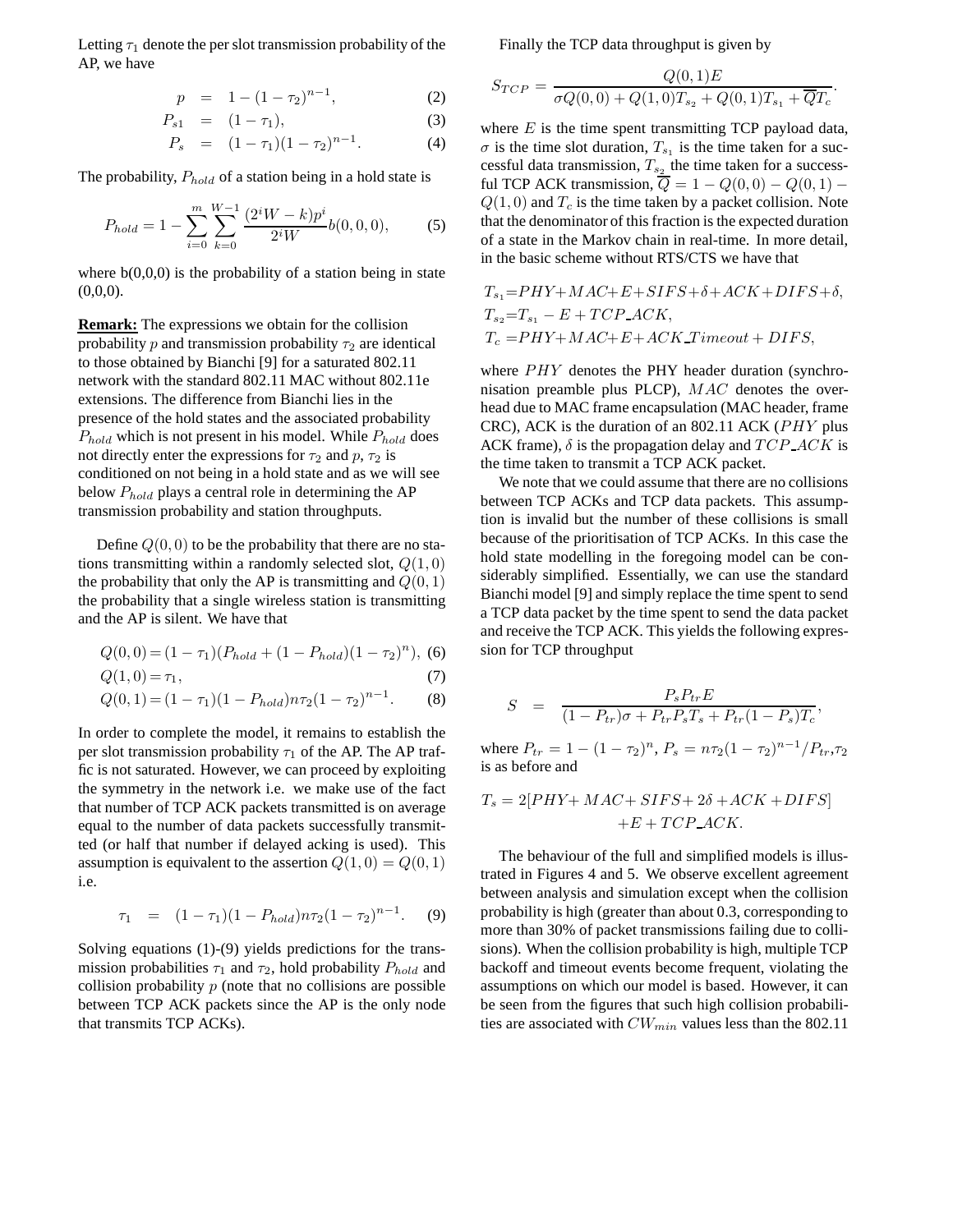

**Figure 4. 802.11e theory versus simulation, varying numbers of upload flows, topology as in Figure 2, delayed acking not used in TCP sink (which is in the access point).**

standard value of 32, and so are of little relevance in the present context.

With such excellent agreement, we can now use the models to obtain other information such as the value of  $CW_{min}$ that optimises the aggregate throughput, in a manner similar to that in [9].

### **5. Characterising TCP Over Wireless Links**

Much of the existing 802.11 literature has focussed on the fairness properties of TCP flows sharing a wireless hop, understandably so in view of the potentially catastrophic nature (sustained lockout, etc.) of the TCP unfairness in 802.11 WLANs. Once a degree of fairness is restored in WLANs, it becomes important to investigate other key TCP characteristics. Aspects of TCP behaviour that are known to be of importance and interest in wired networks include round-trip time unfairness and responsiveness/convergence rates.



**Figure 5. 802.11e theory versus simulation, varying numbers of upload flows, topology as in Figure 2, delayed acking used in TCP sink (which is in the access point).**

In the rest of this section we will use the topology shown in Figure 6. By varying the bandwidth  $B$  of the wired link, the bottleneck in the network can be varied between the wired and wireless hops. An 802.11b PHY is used, in which case the wired link acts as the bottleneck when its bandwidth  $B$  is less than about 5Mbs, whereas the wireless hop acts as the bottleneck for higher values of B.

### **5.1. RTT Unfairness**

In wired networks, it is known that the sharing of bandwidth between competing TCP flows depends on each flow's round-trip time (RTT). For long-lived flows it has been shown [10] that the mean peak TCP congestion window,  $cwnd_i$ , of the *i*'th flow is proportional to  $\alpha_i/\lambda_i(1 \beta_i$ ), where  $\alpha_i$  is the TCP additive-increase parameter (approximately  $1/RTT_i$ ),  $\beta_i$  is the TCP multiplicative decrease parameter (0.5 in standard TCP) and  $\lambda_i$  is the probability of flow  $i$  detecting a loss event when the bottleneck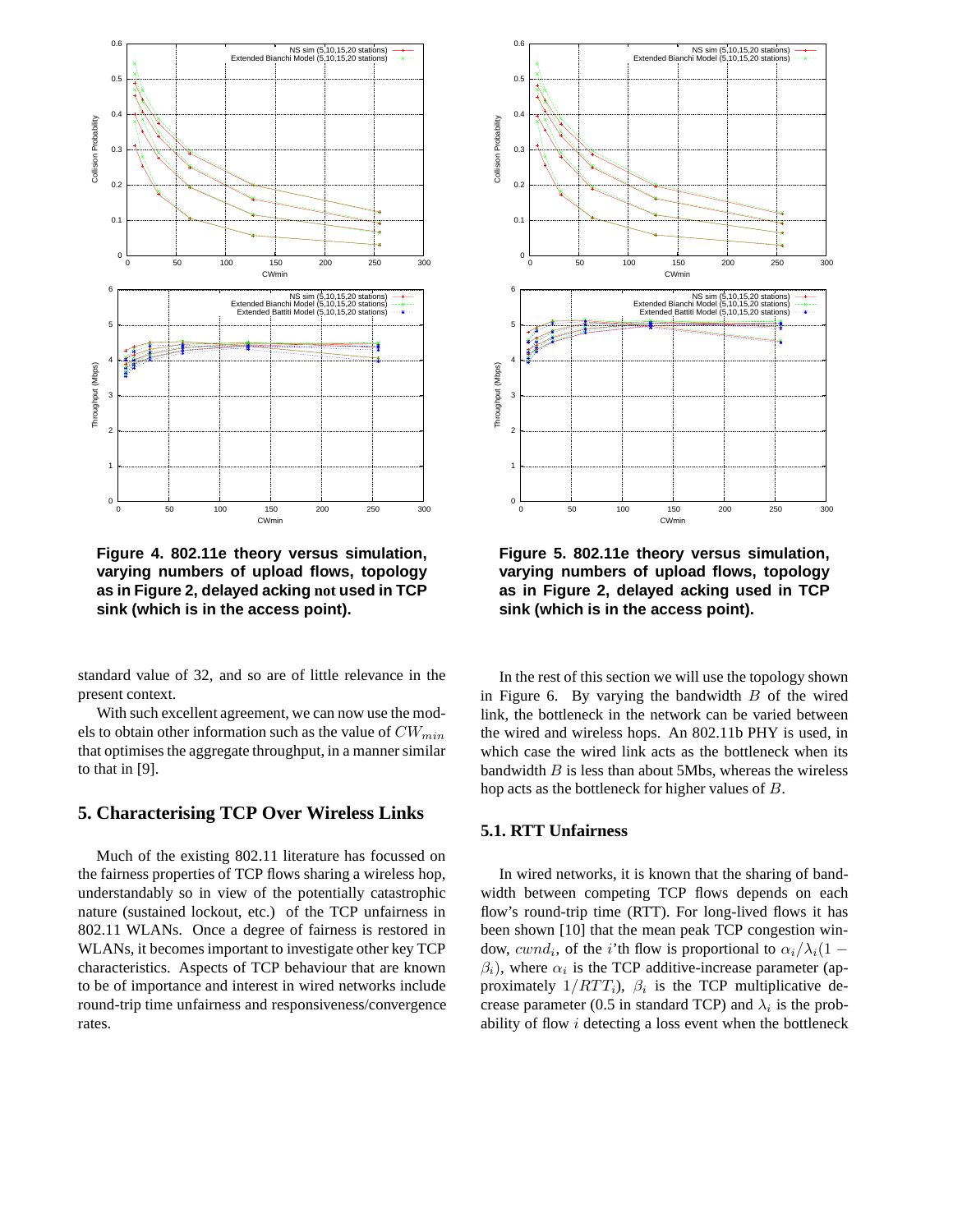

**Figure 6. Network topology used to compare characteristics of TCP uploads with wired/wireless bottleneck link. (Network parameters:**  $T = 10ms, T_1 = 0ms, T_2 = 40ms,$ **wired link queue** 0.0001B**, 802.11b PHY, TCP uploads from stn A to D1 and from stn B to D2.)**

queue overflows<sup>2</sup>. With  $B = 4Mbs$  so that the wired link is the bottleneck, the impact of varying  $\alpha$  and  $\beta$  can be seen in Figure 7 together with the corresponding analytic predictions.

We are interested in the corresponding behaviour when the wireless link is the bottleneck. A key difference between the wired and wireless situations is that for TCP uploads over a 802.11 wireless channel the TCP data packets are queued separately at each wireless station (see Figure 2), whereas in a wired bottleneck link flows compete via a shared queue. Using the scheme proposed in Section 3, and assuming appropriately sized interface queues, access to the wireless channel is regulated by the ability of the wireless stations to secure transmission opportunities for their data packets. The MAC enforces fair per station access independent of the AIMD parameters of the competing TCP flows and hence it can be expected that the bandwidth share achieved by TCP uploads is invariant with respect to  $\alpha$  and  $\beta$ . This behaviour is confirmed by simulation results, see Figure 7.





An immediate consequence is that wireless uploads do not suffer from the RTT unfairness that is ubiquitous in wired TCP networks. To demonstrate this behaviour, Figure  $8(a)$  shows simulation results as the bandwidth,  $B$ , of the wired bottleneck is varied. When the wired link bandwidth is low, the wired link acts as the bottleneck and unfairness exists between the competing TCP flows as a result of their

 $2$ Hence, other things being equal (in particular the loss event probabilities), the ratio  $cwnd_i/cwnd_j$  of mean peak congestion windows is given by the inverse ratio of the flow RTT's,  $RTT_j/RTT_i$ . Since the throughput of flow i is approximately  $cwnd_i/RTT_i$ , we have that the corresponding ratio of flow throughputs is approximately  $(RTT_j/RTT_i)^2$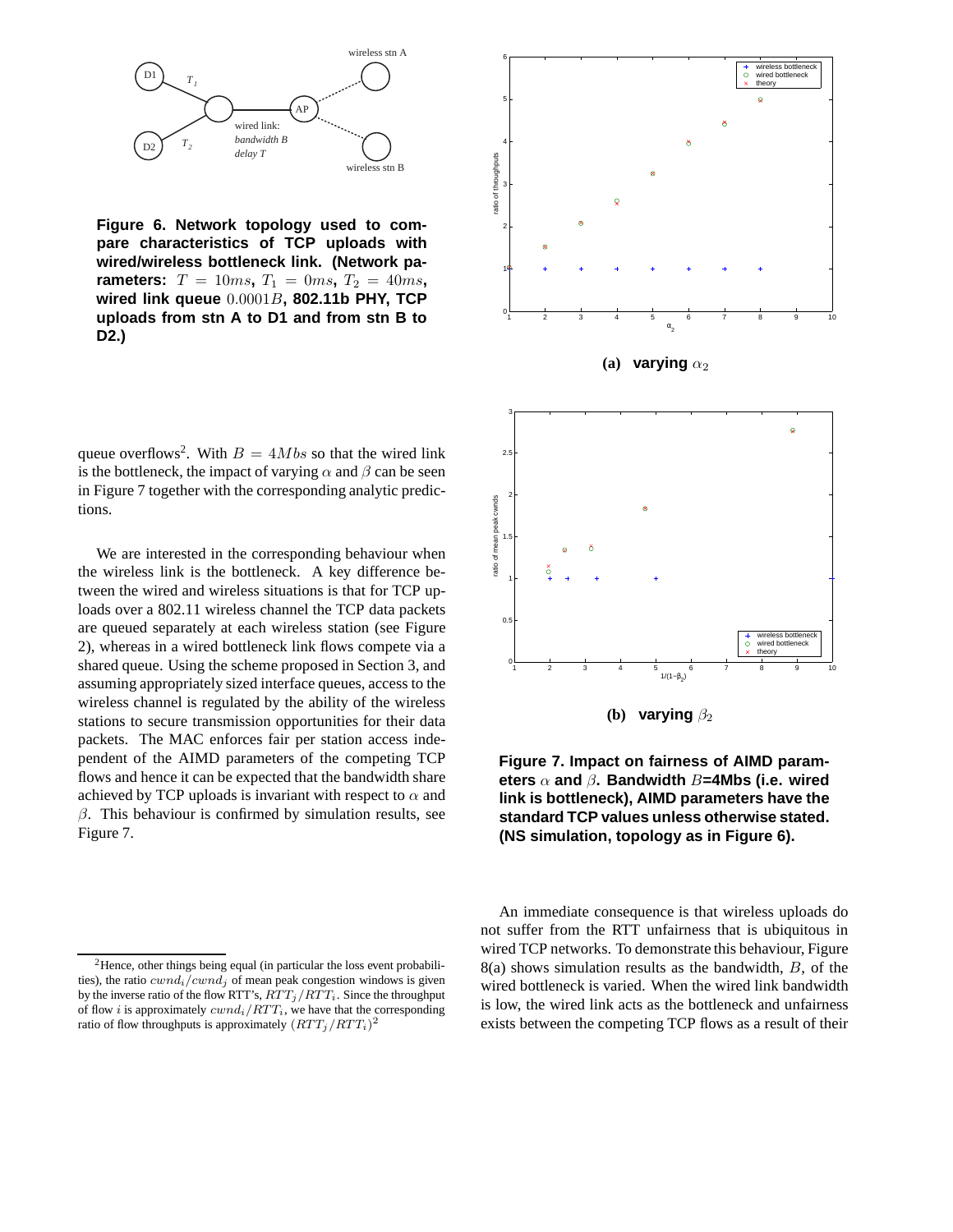different round-trip times. When the wired link bandwidth is increased, thereby shifting the bottleneck to the wireless link, this unfairness disappears. It can be seen that the transition between these regimes is quite abrupt, as might be expected. Further confirmation of the insensitivity of fairness to RTT when the bottleneck link is the wireless hop is provided in Figure 8(b).



**(a) varying wired link bandwidth** B **(wired link is network bottleneck when** B **is less than around 5Mbs and wireless link is bottleneck for larger** B**).**



**(b) varying RTT with wireless bottleneck (bandwidth** B**=10Mbs)**

**Figure 8. Impact on fairness of bottleneck link location and RTT. (NS simulation, topology as in Figure 6).**



**Figure 9. Two sources competing for band**width with  $\alpha_i = 1$ ,  $\beta_i = 0.5$ . 95% conver**gence is achieved in 4 congestion epochs. (NS simulation results, network parameters: 10Mb bottleneck link, 100ms delay, queue 40 packets)**

#### **5.2. Convergence Rate**

The convergence rate, or responsiveness, of a network of TCP flows is a measure of the time that the network takes to reach steady state following start-up of a new flow or other such disturbance. In wired networks the data packets for all flows share a common bottleneck queue, with packet drops largely arising from the aggregate action of the competing TCP flows. Hence, in studying convergence rates in wired networks it is necessary to consider the network as a whole. Using such approaches, it is known [10, 11] that the convergence rate measured in congestion epochs is determined by the AIMD backoff factors  $\beta_i$  of the TCP flows, with the convergence time increasing exponentially as  $\beta$  is increased. When the backoff factors are all 0.5 (as in standard TCP) the 95% convergence time is 4 congestion epochs [10, 11]; see, for example, Figure 9. The duration of the congestion epochs is dependent on the AIMD increase parameters  $\alpha_i$ . In general, TCP flows need not experience synchronised packet drops unlike in this example. However, the previous convergence results still hold provided that we work in terms of ensemble averages. For example, for the topology in Figure 6 and a wired bottleneck, Figure 10 shows ensemble average time histories of the TCP flow congestion windows following the startup of a second flow (the '+' symbols mark the end of each congestion epoch and indicate the average congestion window at that time). The impact of the AIMD backoff factor  $\beta$  on the convergence time measured in congestion epochs is evident.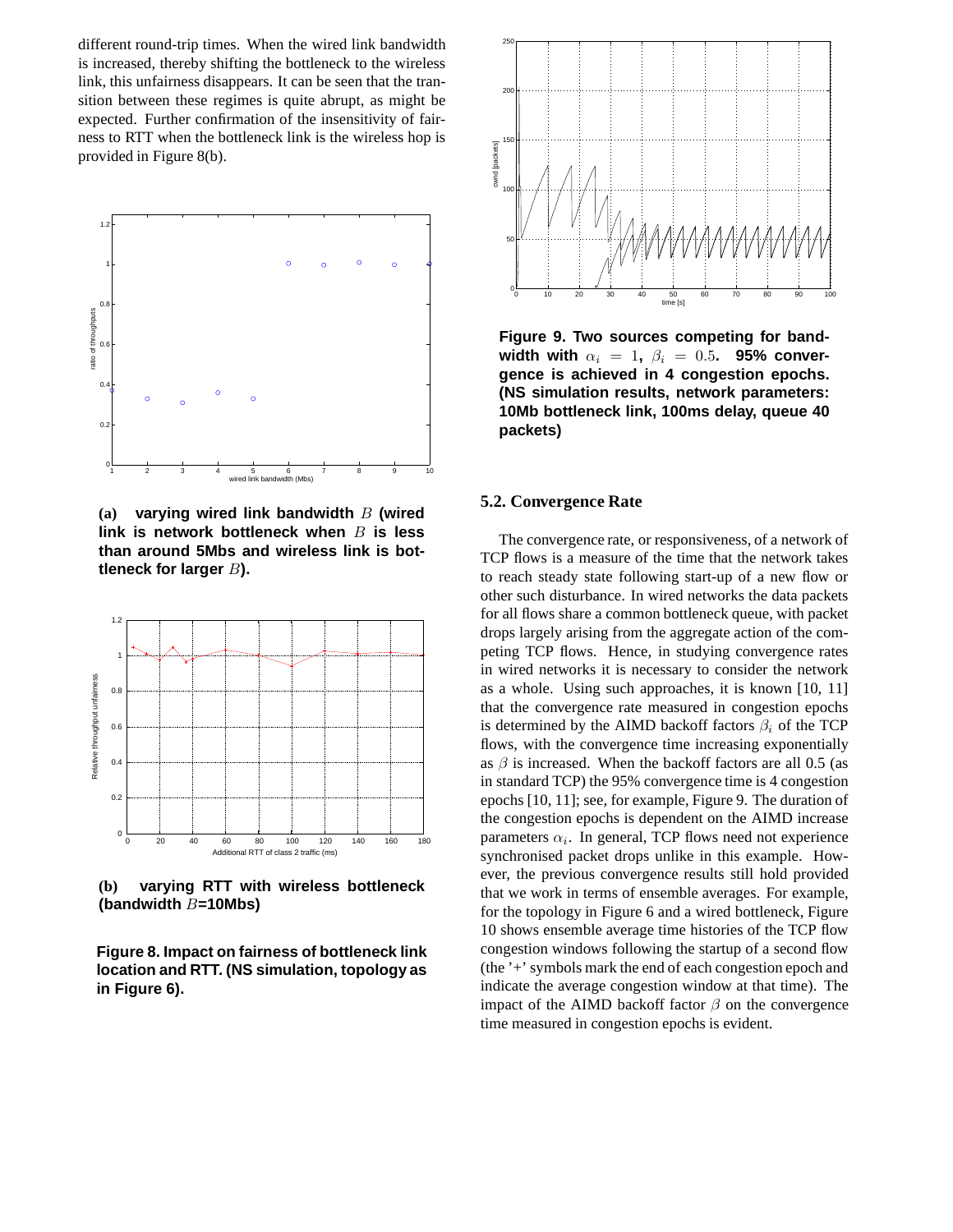

**(b)**  $\beta_2 = 0.95$ ,  $\alpha_2 = 0.2$ 

**Figure 10. Convergence of competing TCP flows with a wired bottleneck link. (Topology is as in Figure 6 with** B**=4Mbs, results are ensemble averages over 50 runs. The + and o symbols mark the end of each congestion epoch and indicate the average congestion window at that time).**

As noted previously, a key difference between the wired and wireless situations is that for TCP uploads over a 802.11 wireless channel the TCP data packets are queued separately at each wireless station, whereas in a wired bottleneck link flows compete via a shared queue. In the wireless case dropping of TCP data packets (and associated backoff of the TCP send rate) only occurs due to either (i) the queue at a wireless station overflowing (and this can occur solely from the action of TCP flows originating at that station) or (ii) repeated collisions or corrupted packets on the wireless channel. The latter source of drops is generally less important than the former, provided the MAC  $CW_{min}$  parameters are not too small. Hence, on startup a new TCP flow will typically not experience any data packet drops until its probing action has led to the interface queue at its own station filling. In wireless networks convergence following startup of a new flow is therefore largely *independent* of the aggregate action of the network of TCP flows and in this respect is fundamentally different from a wired network.

Figure 11 illustrates the convergence in a wireless network following the startup of a second TCP upload flow. It can be seen that, in contrast to the wired case (see Figure 10), the new flow increases its congestion window monotonically and experiences no packet drops until its steady state value is reached. The latter is determined by the interface queue size and the delay-bandwidth product of the path. An immediate consequence of this behaviour is that convergence time measured in congestion epochs in the wireless case is largely insensitive to the AIMD backoff parameter  $β$ , see Figure 11.

### **6. Conclusions**

In this paper we investigate how we might use the flexibility provided by the new 802.11e MAC to resolve the transport layer unfairness in WLANs. A simple solution is developed that uses the 802.11e  $AIFS$  and  $CW_{min}$  parameters to ensure fairness between competing TCP uploads. The computational burden of the proposed approach is very low (no online adaptation is required).

An analytic model of TCP transport over the modified channel is developed in order to study the fairness properties of the proposed scheme. TCP traffic modelling is difficult in general since traffic is bursty and flow depends on interaction between queue, transport layer and MAC dynamics. However, the decoupling action of the proposed prioritisation greatly simplifies the modelling task.

In addition to fairness between competing TCP flows, consideration is extended to other characteristics of TCP flows such as RTT unfairness and responsiveness. We observe that TCP flows with a wireless bottleneck link exhibit quite different properties from flows with a wired bottleneck. For example, RTT unfairness is absent in wireless networks and convergence rates are insensitive to the AIMD backoff parameter in TCP.